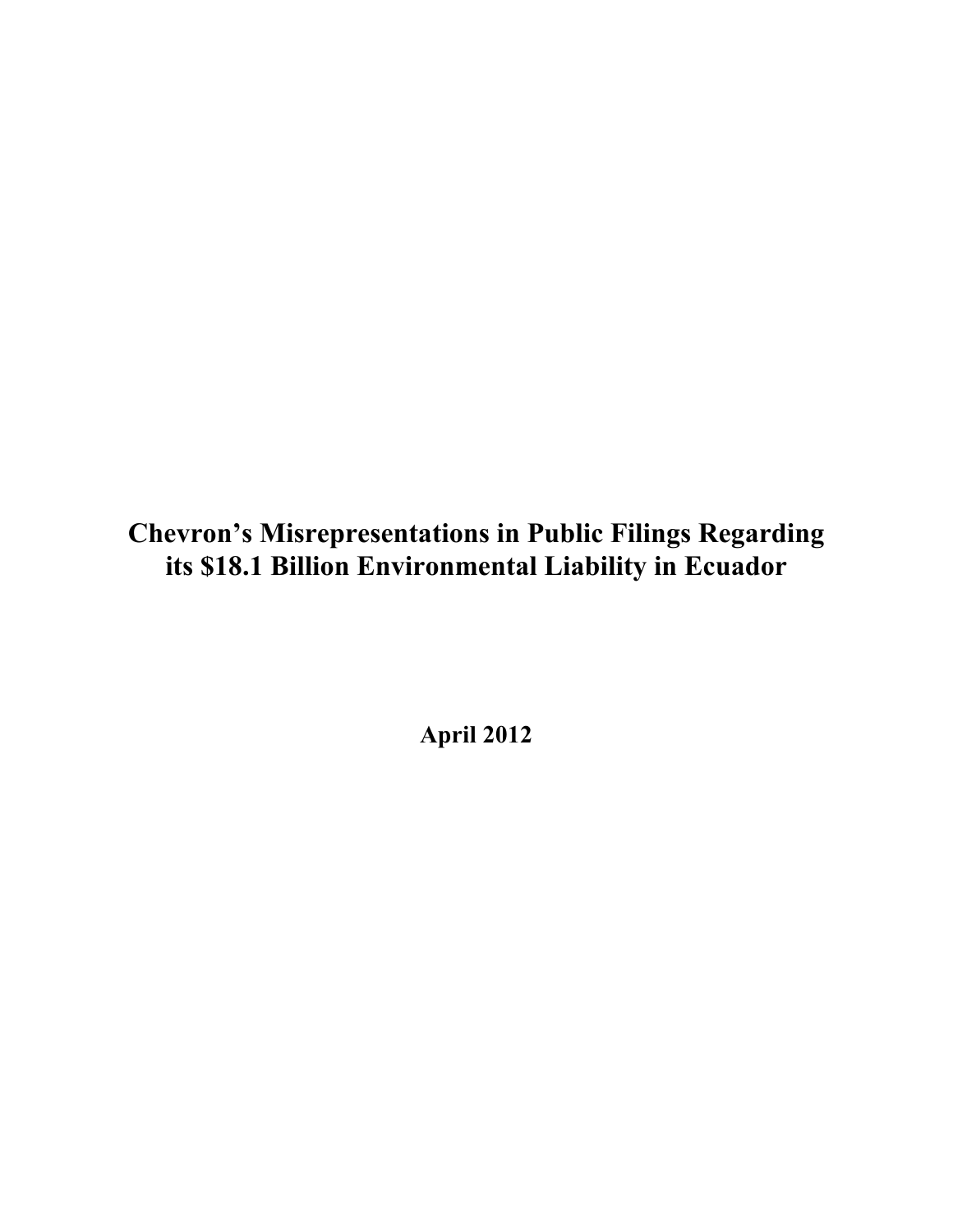#### **Chevron's Misrepresentations in Public Filings Regarding its \$18.1 Billion Environmental Liability in Ecuador**

**by Graham Erion, Lawyer for the Rainforest Communities\***

#### **Summary**

Below is a memo that presents evidence and analysis that Chevron's management is publishing false or materially misleading information regarding its \$18.1 billion adverse judgment in Ecuador for causing environmental damage. Chevron has an obligation to immediately acknowledge the reality of this loss contingency to the company's investors so informed decisions can be made about the material financial risks Chevron faces. This memo relies heavily on legal and factual information available to Chevron and to the lawyers who represent the rainforest communities who won the judgment. However, this material has not been readily available to the investing public, which relies on Chevron for honest and complete disclosure of all the material information related to the company. Investors likely have not reviewed the 188-page trial court decision in Ecuador, the 220,000-page trial record, or the various appellate decisions affirming the judgment or the decisions from the Second Circuit Court of Appeals in the United States rebuking Chevron for the manner in which it sought to block enforcement of the judgment.<sup>1</sup>

It must also be noted that Chevron's management team and Board of Directors appear to suffer from conflicts of interest regarding the Ecuador litigation. All are compensated to some degree or another by the company's short-term financial performance and thus have an interest putting off the Ecuador liability to another day. Further, Chevron CEO John Watson played a vital role in the Chevron-Texaco merger in 2001. It now appears that at the time of the merger Chevron did not adequately vet Texaco for its enormous Ecuador environmental liability and thus overpaid significantly for the company.

#### **Legal Obligations Under the Securities Act**

To prevent fraud and to protect the investing public, securities regulators in numerous countries require publicly-listed companies to provide regular disclosure of key information about their operations to enable investors to make informed investment

 <sup>\*</sup> Graham Erion has an LL.M. (*Kent Scholar*) from Columbia University in New York and a LL.B. from Osgoode Hall Law School in Toronto, Canada. Prior to advising the rainforest communities in Ecuador, he practiced corporate and securities law at Torys LLP and Norton Rose Canada LLP. He has published multiple articles on securities law and corporate disclosure including a June 2009 feature piece on securities-related climate change litigation in the *Review of European Community and International Environmental Law* (18 R.E.C.I.E.L 164). He is licensed to practice law in Ontario and New York.<br><sup>1</sup> *See, e.g.*, "Summary of Overwhelming Evidence Against Chevron in Ecuador Trial," Amazon Defense

Front (Jan. 2012), at http://chevrontoxico.com/assets/docs/2012-01-evidence-summary.pdf ("Ev. Summ."); Plaintiffs' Final Legal Argument, at http://chevrontoxico.com/news-andmultimedia/2011/0406-key-documents-and-court-filings-from-aguinda-legal-team.html ("Alegato"); and *Chevron v. Naranjo, et. al.* Docket:  $11-1150-cv(L)$   $(2<sup>nd</sup>$ . Cir., 2012) at: http://www.ca2.uscourts.gov/decisions/isysquery/a0846430-540a-47a9-ae4c-dbbdd880e356/1/doc/11- 1150\_op.pdf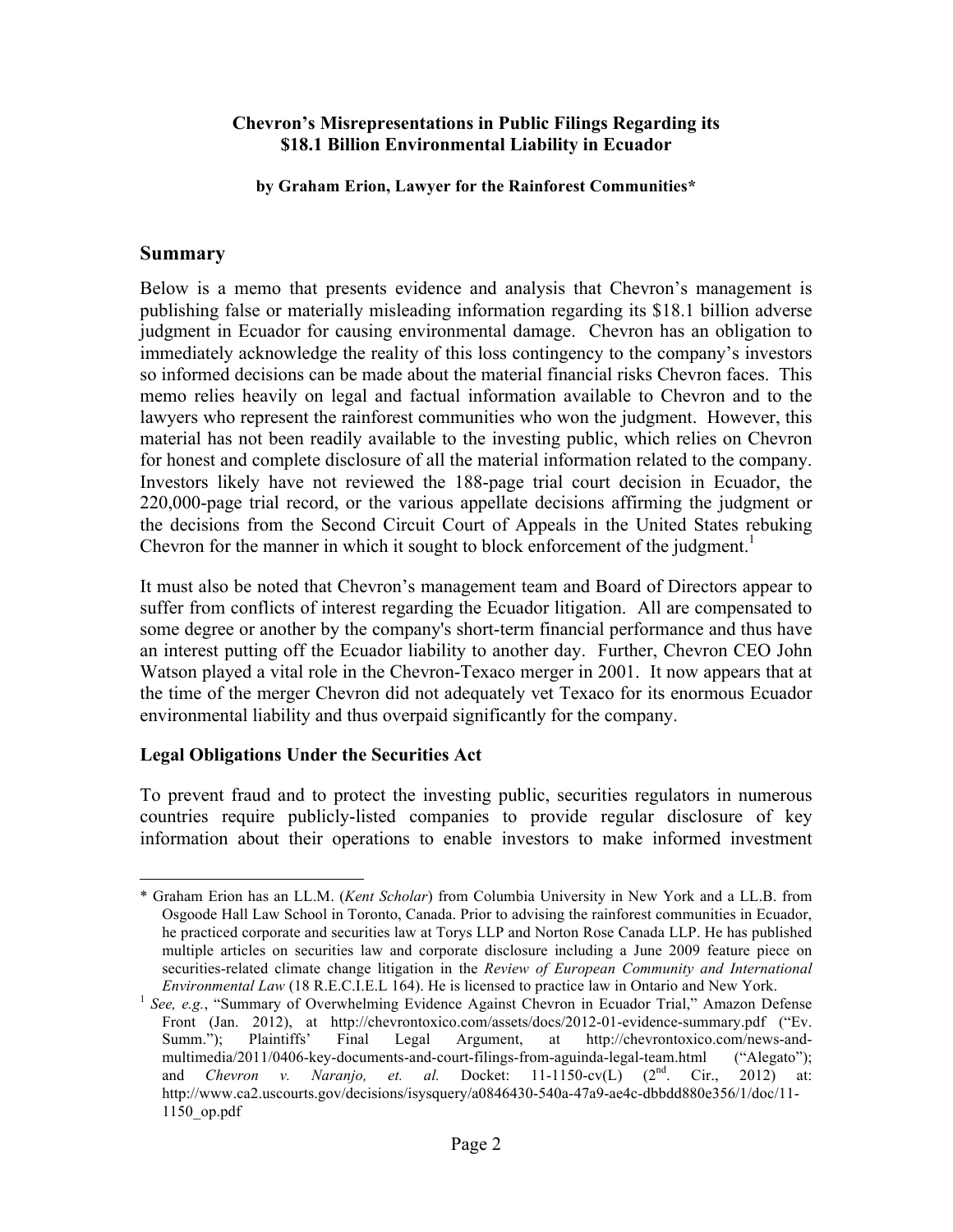decisions. In the United States, these obligations are rooted in the Securities Acts of 1933 and 1934 and the regulations prescribed thereunder. These include the obligation of public companies to provide a prospectus to investors when first listing on a public exchange, and a continuous disclosure obligation thereafter of financial and material information regarding their business, including material legal proceedings. <sup>2</sup> Public companies, including Chevron, who misrepresent or fail to disclose such material information can be criminally or civilly sanctioned by the Securities and Exchange Commission or the Department of Justice and face potential individual, class, or derivative civil litigation by private investors.

## **Background**

Chevron is the defendant in an 18-year litigation brought by 30,000 rainforest residents over environmental contamination in Ecuador. The case, *Aguinda v. ChevronTexaco,*  (hereafter, "Ecuador litigation") originally was filed in the Southern District of New York in 1993 but was transferred to Ecuador at Chevron's request. On February 14, 2011, the Superior Court of Nueva Loja in Ecuador released its final decision ordering the company to pay \$8.646 billion in actual damages to be used solely for costs associated with remediating the extensive environmental contamination and damages caused by Chevron; an additional USD \$8.646 billion in punitive damages; and an additional amount equal to ten percent (10%) of the actual damages (\$864.6 million) to be paid to the Claimants' representative group, for a total of  $$18.1$  billion.<sup>3</sup> Both parties appealed the decision to the relevant provincial appeals court in Ecuador. On January 3, 2012, the appeals court confirmed the lower court ruling and upheld the entirety of the judgment.<sup>4</sup>

Because Chevron refused to post a modest bond to suspend enforcement of the judgment as required by Ecuadorian law, the judgment is now immediately enforceable against Chevron assets on a worldwide basis.<sup>5</sup> Representatives of the affected communities have stated their intention to commence recognition and enforcement actions in the near term in multiple countries, some of which have mutual enforcement treaties with Ecuador. Despite this looming threat, Chevron continues to mislead investors in public filings and on conference calls with analysts about the impact of enforcement, the potential loss the company faces, the extent of the various legal rulings against Chevron, and even as regards the merits of the case. Several examples follow.

 $\frac{1}{2}$ 

<sup>&</sup>lt;sup>2</sup> See Item 103, Regulation S-K (17 CFR § 229)<br><sup>3</sup> A summary of the judgment is available here: http://chevrontoxico.com/assets/docs/2011-02-14summary-of-judgment-Aguinda-v-ChevronTexaco.pdf. The court found actual damages to include \$5.4 billion for remediation of soil, \$600 million for addressing groundwater contamination, \$200 million for restoration of native flora and fauna, \$150 million for delivery of potable water, \$1.4 billion to augment the healthcare system to respond to health issues (excluding cancer), \$800 million to address past and future excess cancer deaths in the affected area and \$100 million to address cultural impacts of the

indigenous groups.<br><sup>4</sup> An English translation of the judgment is available here: http://chevrontoxico.com/assets/docs/2012-01-03-appeal-decision-english.pdf  $\frac{5}{\pi}$  The three-judge appellate panel ruling in Ecuador found that Chevron's request for a special bond waiver

had no basis in Ecuadorian law, thereby paving the way for the commencement of enforcement actions. See: http://chevrontoxico.com/assets/docs/2012-02-17-notification.pdf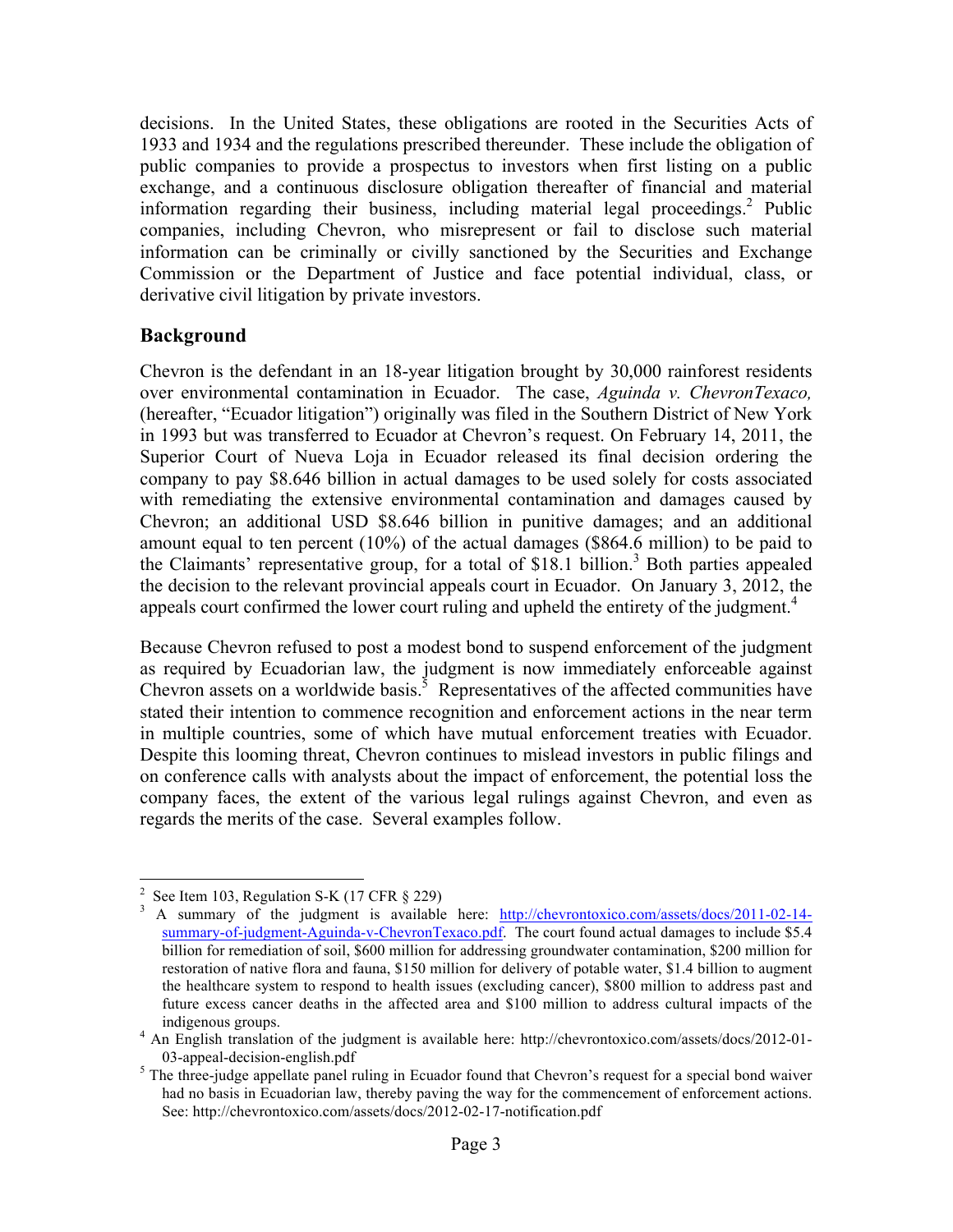## **1. Refusal to Disclose Material Impact of Enforcement Actions Against Chevron Assets In Multiple Countries**

In its recent 2011 10-K, Chevron discloses that it expects the Ecuadorian plaintiff communities to seek to enforce the judgment outside of Ecuador but does not disclose what impact this might have. However, Chevron fails to disclose the most critical material fact – that the company's own internal assessment is that such enforcement actions could cause irreparable harm to its operations. In the context of a related case Chevron filed in 2011 in New York federal court, Chevron Deputy Comptroller Rex Mitchell stated the following in a sworn affidavit:

The seizure of Chevron assets, such as oil tankers, wells, or pipelines, in any one of these countries, would disrupt Chevron's supply chain and operations; and seizures in multiple jurisdictions would be more disruptive…[The] Defendants' campaign to seek seizures anywhere around the world and generate maximum publicity for such acts *would cause significant, irreparable damage to Chevron*. Unless it is stopped, Defendants' announced plan to cause disruption to Chevron's supply chain is likely to cause *irreparable injury to Chevron's business reputation and business relationships that would not be remediable by money damages.* 6

The assessment in the Mitchell affidavit appears on its face to meet the materiality test as defined by the U.S. Supreme Court. Information is "material" if investors would regard it as altering the "total mix" of information required to make an informed investment decision.<sup>7</sup> Chevron's decision to withhold this information and assessment, in addition to the misrepresentations detailed below, appears to be a prima facie violation of Chevron's disclosure obligations and thus creates a liability for misleading statements under the U.S. *Securities Acts* of 1934.<sup>8</sup>

# **2. Chevron's Refusal to Disclose Possible Loss or Range of Loss in Financial Statements, Despite Specificity of \$18.1 Billion Judgment**

In addition to withholding material assessments of risks, Chevron also appears to be breaching securities regulations through the company's ongoing refusal to disclose a possible loss or range of loss from the Ecuador judgment. In its public filings for each of the past four years, Chevron has maintained

 <sup>6</sup> *Chevron Corp. v. Steven Donziger, et al,* (S.D.N.Y., Case No. 11-CV-0691), *Declaration of Rex J. Mitchell in Support of Chevron Corporation's Motion for a Preliminary Injunction*, filed 5 Feb 2011 at paragraphs 7; 10. (emphasis added) Available at: http://chevrontoxico.com/assets/docs/2011-02-15-

mitchell-declaration.pdf<br>
<sup>7</sup> *TSC Industries, Inc. v. Northway, Inc.*, 426 U.S. 438, 96 S.Ct. 2126, 48 L.Ed. 2d 757 (1976); *Basic Incorporated v. Levinson*, 485 U.S. 224, 108 S.Ct. 978, 99 L.Ed. 2d. 194 (1988).

<sup>&</sup>lt;sup>8</sup> See, e.g., 15 U.S.C. § 78r ("Any person who shall make or cause to be made any statement in any application, report or document filed pursuant to this title…which statement at the time and in the light of the circumstances under which it was made false or misleading with respect to any material fact, shall be liable to any person…who in reliance upon such statement, shall have purchased or sold a security at a price which was affected by such statement...")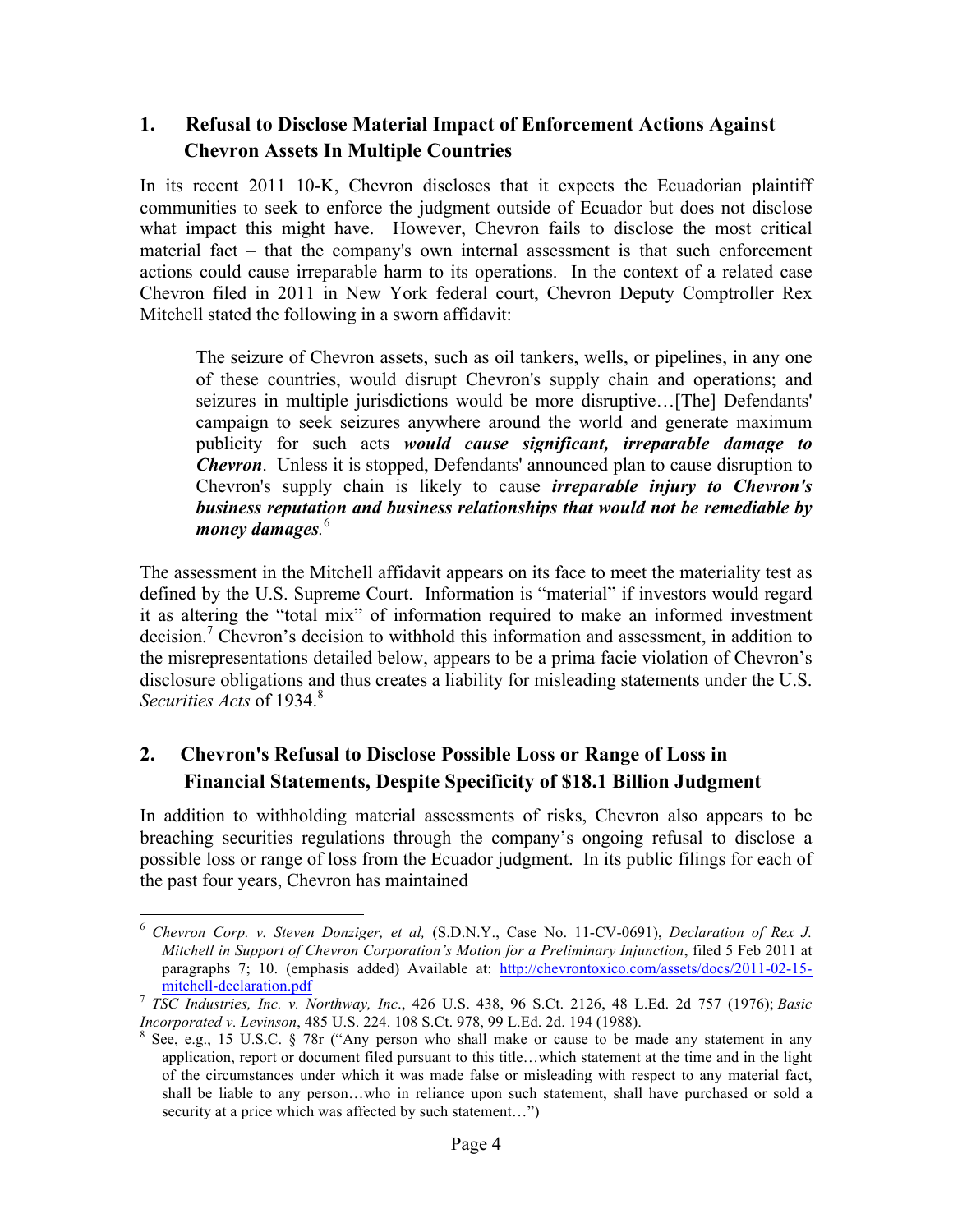"Management does not believe an estimate of a reasonably possible loss (or a range of loss) can be made in this case…the highly uncertain legal environment surrounding the case provides no basis for management to estimate a reasonably possible loss (or a range of loss)."

Chevron continues to draw this conclusion despite the \$18.1 judgment rendered against it, which has been affirmed on appeal. Chevron dismisses the judgment as a basis for such an estimate based on its claimed "defects". But the "defects" cited by the company have been rejected by Ecuador's trial and appellate courts.<sup>9</sup>

Loss contingency disclosure in the United States is governed by the Financial Accounting Standards Board's 1975 Standard No. 5 – "Accounting for Contingencies". This standard requires an estimated loss from a loss contingency (which includes litigation) if it is probable that an asset has been impaired or a liability has been incurred at the date of the financial statements *and* the amount of loss can be reasonably estimated.<sup>10</sup> It should also be noted from the FASB standard that the term "reasonably possible" refers to the chance of the future event occurring is more than remote but less than likely.

It is clear from the FASB standard that the requirements for disclosure of Chevron's loss contingency in Ecuador have been met. The judgment was affirmed on appeal and is enforceable. While the exact timing of enforcement of the judgment has some uncertainty, the enforcement of the judgment is certainly more than a remote possibility – especially given that Chevron has substantial assets in dozens of countries, many of which have reciprocity enforcement agreements with Ecuador. Even in recent court filings, Chevron has provided an estimate of their loss in the case, albeit an absurdly low \$200 million.<sup>11</sup> This at least proves the company is able to engage in such calculations when it suits it to do so.

Investors deserve a more honest calculation that takes into account the size of the \$18 billion judgment, the likelihood of successful recognition and enforcement actions around the world, and how such actions could encumber Chevron assets and put the company at a disadvantage relative to its competitors when seeking new business.

<sup>&</sup>lt;sup>9</sup> Chevron cites defects associated with the Ecuadorian judgment, the 2008 Cabrera report on alleged damages and the September 2010 plaintiffs' submission on alleged damages. In short, the Ecuador court relied for its findings on 106 technical reports presented by both parties and by independent experts that proved legal violations at 100% of the Chevron well sites inspected. This is simply indisputable. Further the evidence shows clearly there were no improprieties with either the Cabrera reports or the plaintiff's own damages assessment. Cabrera himself signed on to a report that was empirically valid based on the evidence cited above, including Chevron's own evidence. However, given the fake controversy ginned up by Chevron as part of its litigation strategy, the court chose to disregard the

Cabrera report in reaching its conclusions.<br><sup>10</sup> FAS 5 – Accounting For Contingencies at paragraph 8.<br><sup>11</sup> The absurdity of this figure can be contrasted with the \$20 billion trust that BP pledged to pay for damages from the Deepwater Horizon disaster, with the company's total liability estimated at roughly \$60 billion. The BP spill notably discharged far fewer gallons of oil toxins into the Gulf of Mexico than Chevron's operations discharged in the streams, rivers and soil of Ecuador's rainforest. See, e.g., http://chevrontoxico.com/news-and-multimedia/2012/0301-bp-talks-settlement-in-gulf-while-chevronpouts.html and http://www.bp.com/genericarticle.do?categoryId=2012968&contentId=7073667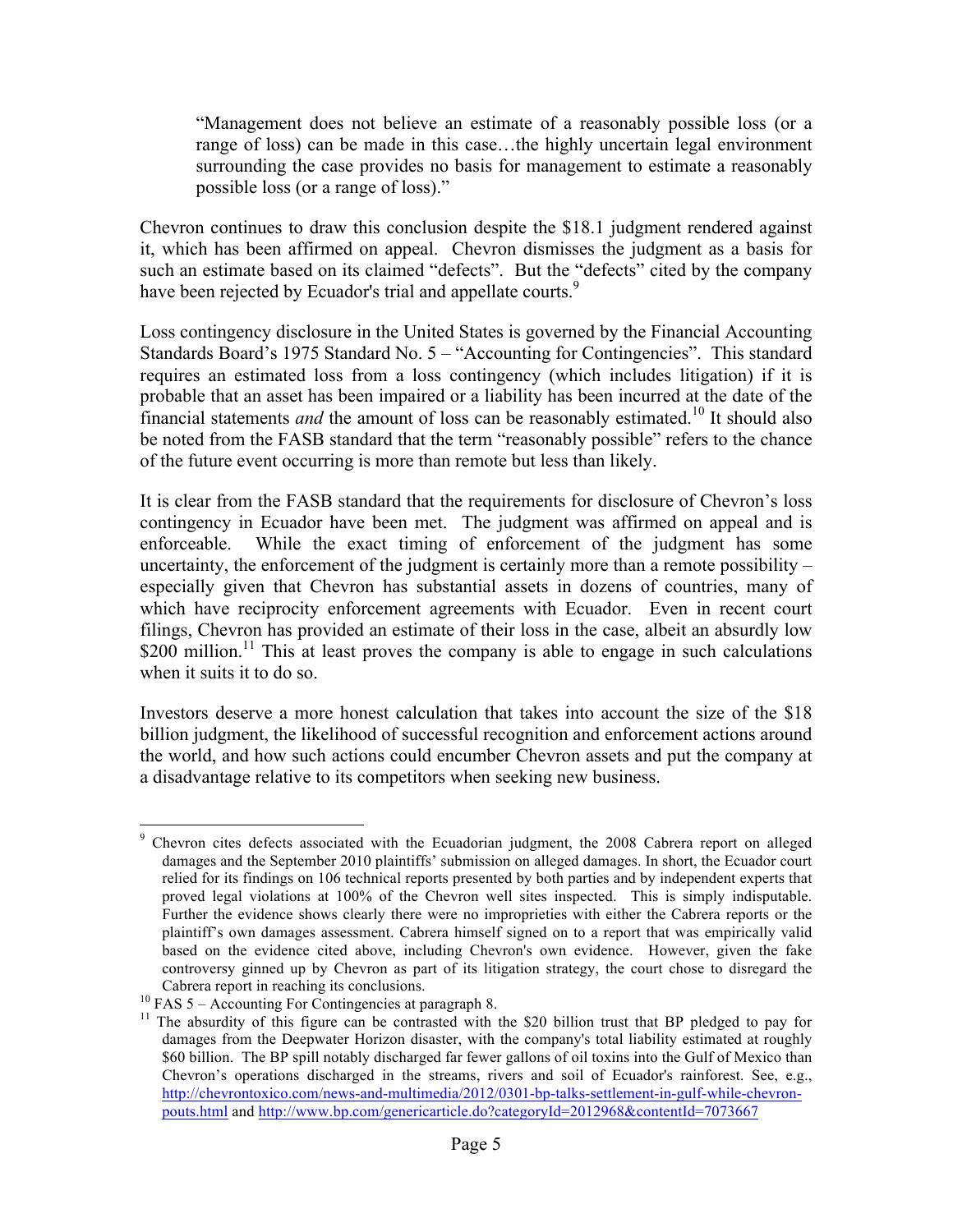## **3. Selective Disclosure of Court Rulings**

While much of Chevron's 2011 10-K disclosure on Ecuador provides an update of recent judicial rulings, the company fails to properly disclose adverse developments that seriously weaken the its legal position. In the first example, Chevron disclosed the decision of a private investment arbitration panel that issued an interim award mandating that the government of Ecuador take all measures necessary to suspend the enforcement and recognition of the judgment against Chevron.<sup>12</sup>

However, Chevron failed to disclose that the rainforest communities are not bound by the arbitration ruling as they are not a party to the arbitration proceeding; that the government of Ecuador has concluded it will not suspend enforcement of the judgment, as there is no valid basis to do so under Ecuadorian and international law; and that the Second Circuit Court of Appeals in New York has ruled that the investor arbitration has no bearing on the ability of the rainforest communities to enforce their judgment anywhere in the world.<sup>13</sup> This latter finding was cited by the appellate court in Ecuador in rejecting the Interim Award of the investor arbitration panel on February 20, 2012 (three days before the 10-K was filed). These facts are obviously material to investors: they show that Ecuadorian courts (and potentially other enforcement jurisdictions) will continue to recognize the judgment against the company, regardless of any decision by the private investment arbitration panel. $^{14}$ 

In another misleading statement, Chevron's disclosure of a civil RICO lawsuit in New York states that the company "is seeking relief that includes…a declaration that any judgment against Chevron in the Lago Agrio litigation is the result of fraud and other unlawful conduct and is therefore unenforceable." While the company later admits that the Court of Appeals for the Second Circuit dismissed Chevron's claim for declaratory relief, the use of the present tense of "seeking" in Chevron's disclosure creates the impression that such efforts are still underway and such an award is still possible. Since neither is true, Chevron's disclosure again creates a false impression.

<sup>&</sup>lt;sup>12</sup> For further background on Chevron's illegitimate use of the BIT process in this instance, see letter from Andean Commission of Jurists to United Nations Secretary General Ban Ki-moon expressing alarm at

Chevron's tactics, available here: http://chevrontoxico.com/assets/docs/2012-02-10-caj-letter-to-un.pdf <sup>13</sup> See, e.g., *Chevron Corporation v. Naranjo*, Docket Nos. 11-1150-cv (L) 11-1264 (Con), (2d Cir. Jan. 26, 2012), at 27: "The [Lago Agrio Plaintiffs] hold a judgment from an Ecuadorian court. They may seek to enforce that judgment in any country in the world where Chevron has assets"; and *Republic of Ecuador v. Chevron Corporation*, Docket Nos. 10-1020-cv (L) 10-1026 (Con), (2d Cir. March 17, 2011): "Plaintiffs are not parties to the [Bilateral Investment Treaty], and that treaty has no application to their

claims, their dispute with Chevron therefore cannot be settled through BIT arbitration." <sup>14</sup> Chevron investors might also be interested to know that Ecuador's government is on solid legal ground in rejecting interference by the arbitration panel in its sovereign judicial system. Its position on the matter is exactly the same as that taken by the United States government, which rejects orders from international bodies that require it to violate the separation of powers doctrine and interfere in its judiciary. See, e.g., *Medellin v. Texas*, 552 U.S. 491 (2008) (order of the International Court of Justice does not require President, or give him authority, to act beyond traditional separation of powers bounds; *Loewen Group v. United States*, ICSID Case No. ARB(AF)/98/3 (Jan. 5, 2001) (noting U.S. position that "the claim is not arbitrable because the judgments of domestic courts in purely private disputes are not . . . within the scope of [international arbitration]").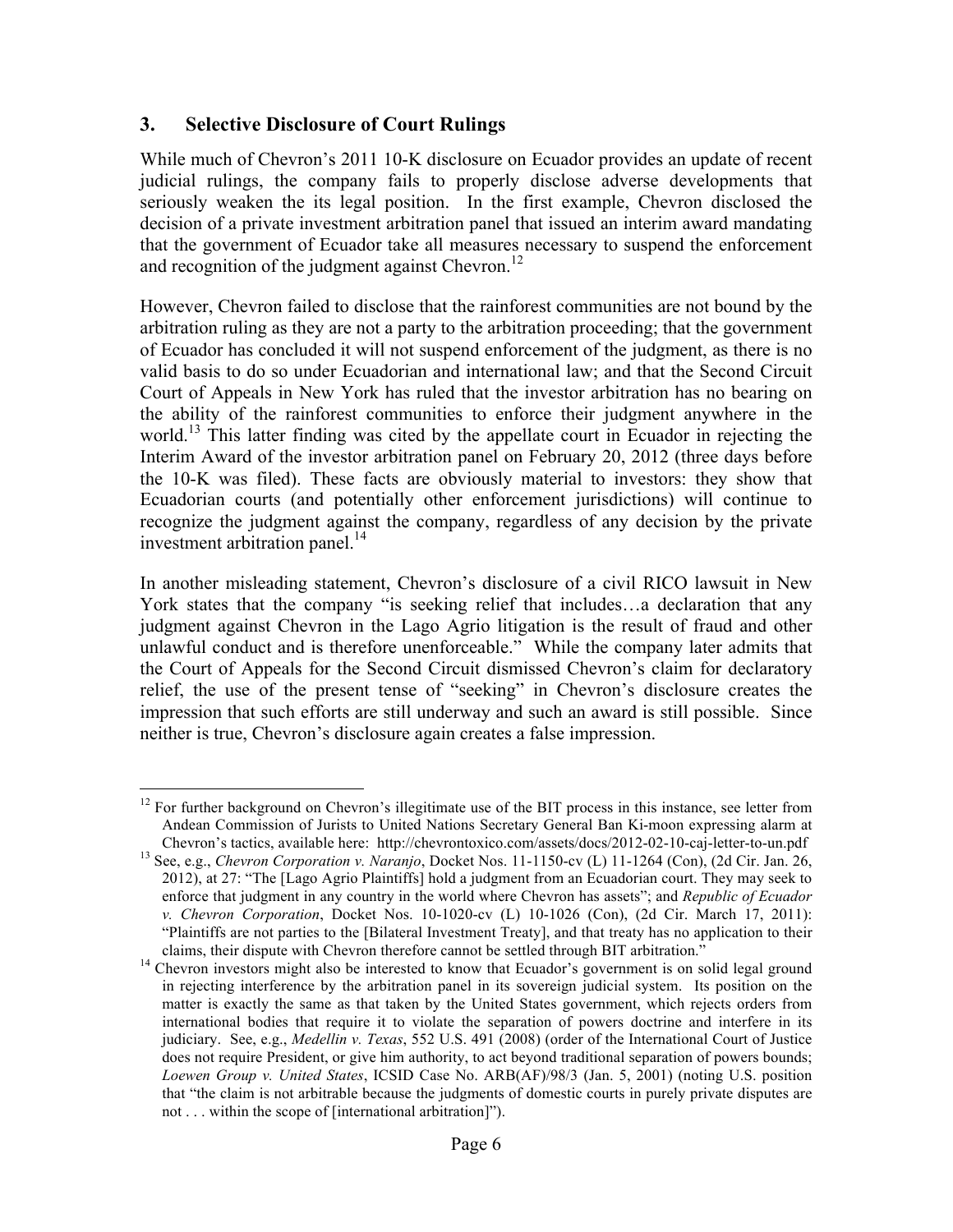## **4. Repeated Misrepresentations as to Legal and Factual Merit**

Since 2008, the year Chevron first disclosed its liability in Ecuador in its 10-K filing (annual report), the company has repeated the exact same paragraph each year on why it believes the lawsuit lacks legal merit:

As to matters of law, the company believes first, that the court lacks jurisdiction over Chevron; second, that the law under which plaintiffs bring the action, enacted in 1999, cannot be applied retroactively; third, that the claims are barred by the statute of limitations in Ecuador; and, fourth, that the lawsuit is also barred by the releases from liability previously given to Texpet by the Republic of Ecuador and Petroecuador and by the pertinent provincial and municipal governments.

Evidence that these assertions advanced by Chevron in its public filings are either demonstrably false or misleading is provided below.

#### *a) The Ecuadorian court lacks jurisdiction over Chevron*

This argument is demonstrably false as evidenced by Chevron's own consent to the jurisdiction of Ecuadorian courts. On June 21, 2001, United States District Judge Jed S. Rakoff had counsel for both Chevron and the affected communities sign a stipulation order that proves Chevron voluntarily subjected itself to jurisdiction in Ecuador's courts for the *Aguinda* matter as a condition precedent for the removal of the case from the U.S. The Stipulation Order was issued after Chevron asserted in multiple pleadings filed with the U.S. court that the company would submit to jurisdiction in Ecuador, and be bound by Ecuador's courts, as a condition of removal of the *Aguinda* matter. The Second Circuit Court of Appeals, which specifically conditioned the dismissal on the defendants' agreement to submit to the jurisdiction of Ecuador's courts, affirmed this ruling.<sup>15</sup> This Court again confirmed Ecuador's jurisdiction over Chevron in a March 2011 ruling involving the Bilateral Investment Treaty dispute between Chevron and the Government of Ecuador. The Second Circuit again noted that in arguing to remove the case from U.S. District Court in the 1990s, "Texaco assured the district court that it would recognize the binding nature of any judgment issued in Ecuador." The judgment then concluded,

As a result, that promise, along with Texaco's more general promises to submit to Ecuadorian jurisdiction, is enforceable against Chevron in this action and any future proceedings between the parties, including enforcement actions, contempt proceedings, and attempts to confirm arbitral awards.<sup>16</sup>

Chevron's continued assertion in its public filings that the Ecuadorian courts do not have jurisdiction over the company after *three* rulings to the contrary in U.S. courts is misleading.

<sup>15</sup> *Aguinda v. Texaco*, <sup>303</sup> F.3d <sup>470</sup> (2d Cir. 2002) at 478-478. <sup>16</sup> *Republic of Ecuador v. Chevron Corporation*, supra note 12 at p. 6.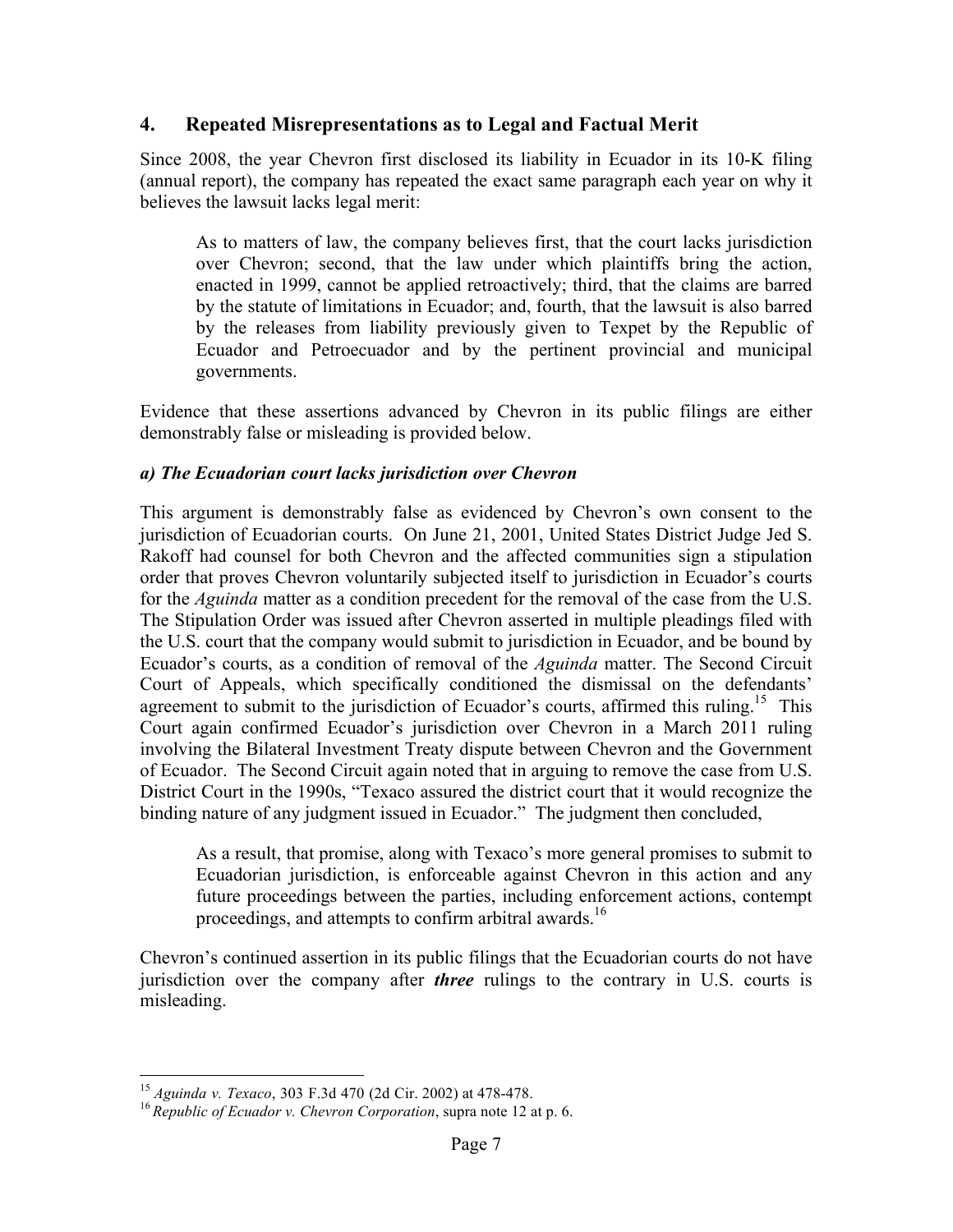#### *b) The 1999 law cannot be applied retroactively against Chevron*

Like the jurisdictional argument, this assertion is also demonstrably false and has been dismissed by any court that has heard it argued. The key misrepresentation by Chevron is its failure to disclose that the *Aguinda* plaintiffs are using the referenced law, the 1999 Law of Environmental Management ("Ley de Gestion Ambiental"), for its *procedural provisions only*, rendering the retroactivity question moot. As a general matter of law in Ecuador (and the U.S.), a statute used for procedural purposes does not raise concerns regarding retroactivity except in rare circumstances inapplicable here. In Ecuador, that country's highest court has ruled in the *Delfina Torres* decision that the 1999 law can be applied retroactively - a decision Chevron fails to disclose, even though it was cited in the judgment against the company where its argument was specifically considered and rejected.

## *c) Claims barred by the Statute of Limitations*

Chevron's assertion that the *Aguinda* claims are barred by the statute of limitations is also demonstrably false, as the company waived statute of limitations defenses in the same Stipulation and Order in which it agreed to submit to jurisdiction in Ecuador as a condition of the removal of the case from U.S. federal court.<sup>17</sup> It is well-settled law that a statute of limitations defense, once waived, cannot be reasserted without the consent of the opposing party.<sup>18</sup> As such, the company's assertion that the *Aguinda* claims are barred by the statute of limitations is demonstrably false and was also rejected by the Ecuadorian courts, much as it would be by any court looking to enforce the judgment.

## *d) The lawsuit is barred by a release of liability given Texaco by the government of Ecuador and PetroEcuador, the state-owned oil company.*

Chevron's assertion is grossly misleading, as proven by the fact the legal release from Ecuador's government expressly carves out the type of private claims that were litigated in the *Aguinda* lawsuit (which was pending in U.S. Federal Court at the time the release was negotiated in 1994). The plain language of the Memorandum of Understanding between Texaco and the Republic of Ecuador incorporates this express "carve out" language:

"The provisions of this [MOU] shall apply without prejudice to the rights possibly held by third parties for the impact caused as a consequence of the operations of the former Petroecuador-Texaco consortium."

Even Texaco's principal attorney who negotiated the agreement, Rodrigo Perez Pallares, acknowledged in sworn deposition testimony in the U.S. that the release carves out third party claims of the type being litigated in the Ecuador lawsuit. The plaintiffs in *Aguinda* 

<sup>&</sup>lt;sup>17</sup> *Aguinda*, 303 F.3d 470,475.<br><sup>18</sup> 56 Am.Jur., Waiver, s 24; *Gilbert v. Globe & Rutgers Fire Ins. Co.*, 91 Or. 59, 174 P. 1161, 178 P. 359, 3 A.L.R. 205 (holding that where a party intentionally relinquishes a known right by waiver, he cannot, without consent of his adversary, reclaim it)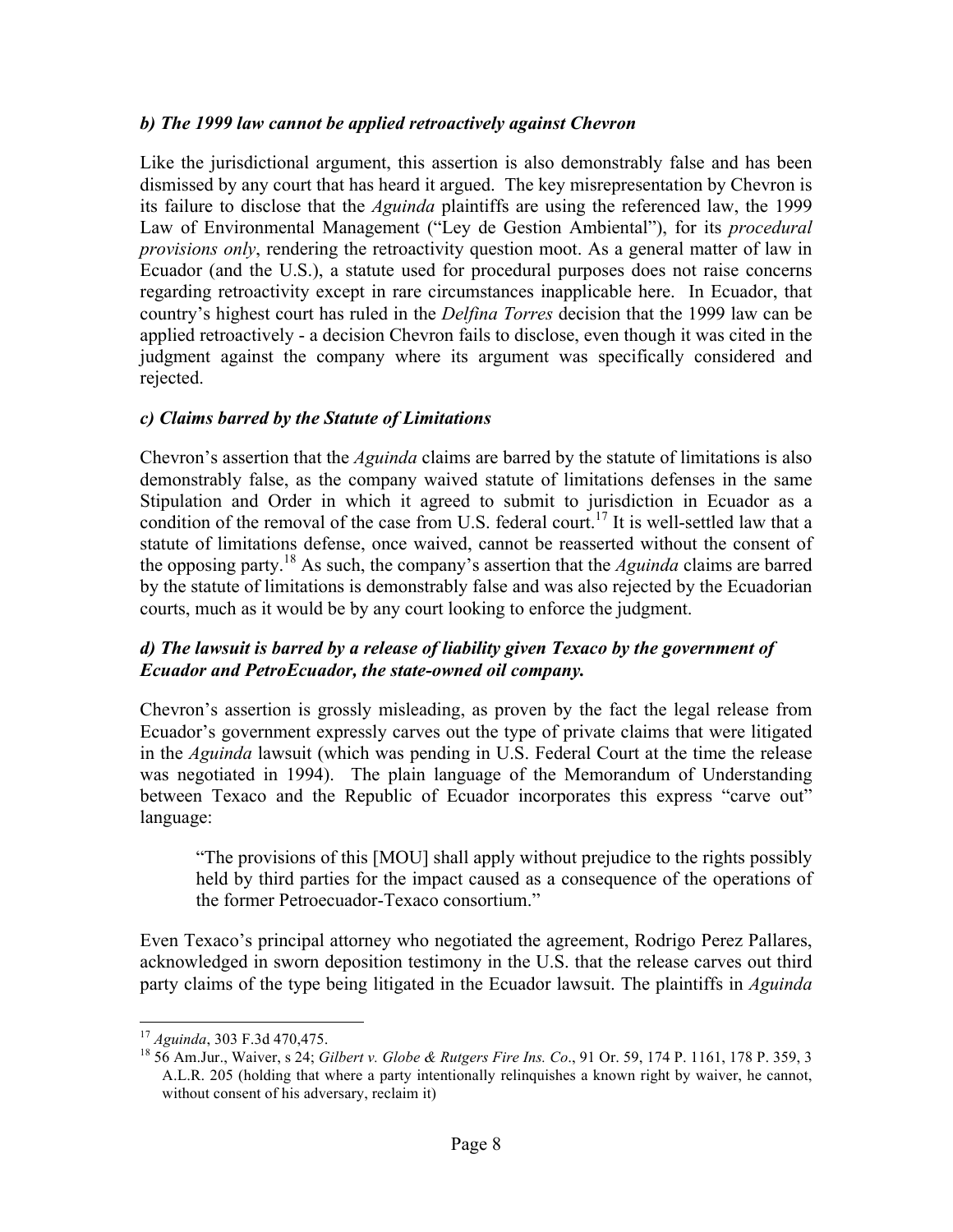were not a party to the release, and the Ecuadorian Constitution bars the government from releasing the claims of private parties. No court in either Ecuador or the U.S. has ever accepted Chevron's claim that the release bars the *Aguinda* lawsuit and thus Chevron clearly misrepresents the scope of the release in its filings.

## *e) "Texpet, a subsidiary of Texaco Inc., was a minority member of this consortium with Petroecuador, the Ecuadorian state-owned oil company, as the majority partner"*

While this statement is technically correct, this characterization of the relationship between Texpet and Petroecuador is materially misleading to investors as Chevron has refused to disclose that Texpet was actually the "operator" of the consortium. This is an undisputed fact and a key legal distinction for assigning liability as the Ecuadorian court found when it ruled that Chevron, as the operator of the concession and designer of all production infrastructure, can be held liable for 100% of the damage, not the 37.5% that Chevron claims (Texaco's ownership share in the consortium).

## *f) Misrepresentations as to the so-called "remediation"*

In addition to its misrepresentations as to the legal merits of the case, Chevron has continued to distort the evidentiary record -- in particular, by hiding the fraudulent "remediation" the company performed to secure its release from the Government of Ecuador:

With regard to the facts, the company believes that the evidence confirms that Texpet's remediation was properly conducted and that the remaining environmental damage reflects Petroecuador's failure to timely fulfill its legal obligations and Petroecuador's further conduct since assuming full control over the operations.<sup>19</sup>

Chevron's claim that the remediation was "properly conducted" is factually untrue according to the evidence at the trial. The Ecuadorian court's judgment considered the remediation issue at length and concluded "the environmental conditions are similar in all sites even though in these the aforementioned remediation labors have taken place. $2^{20}$ 

## **5. Mischaracterizations of the Lawsuit as a Fraud**

Another misrepresentation is Chevron's repeated characterization of the case as a product of "fraud" or misconduct by the plaintiffs. This claim is made in Chevron's annual and quarterly reports and also conveyed directly to investors. On January 27, 2012, during the company's quarterly earnings calls with analysts, Chevron CEO John Watson stated:

Now, when it comes to Ecuador, that has been in the news as well…And I think it's generally acknowledged that this case is a product of fraud. Most of us know

<sup>&</sup>lt;sup>19</sup> Chevron Corporation, 2010 Annual Report at page 24<br><sup>20</sup> Ruling of Presiding Judge Nicolas Zambrano Lozada, Provincial Court of Sucumbios, 14 February 2011, p.34 and p.104-106.